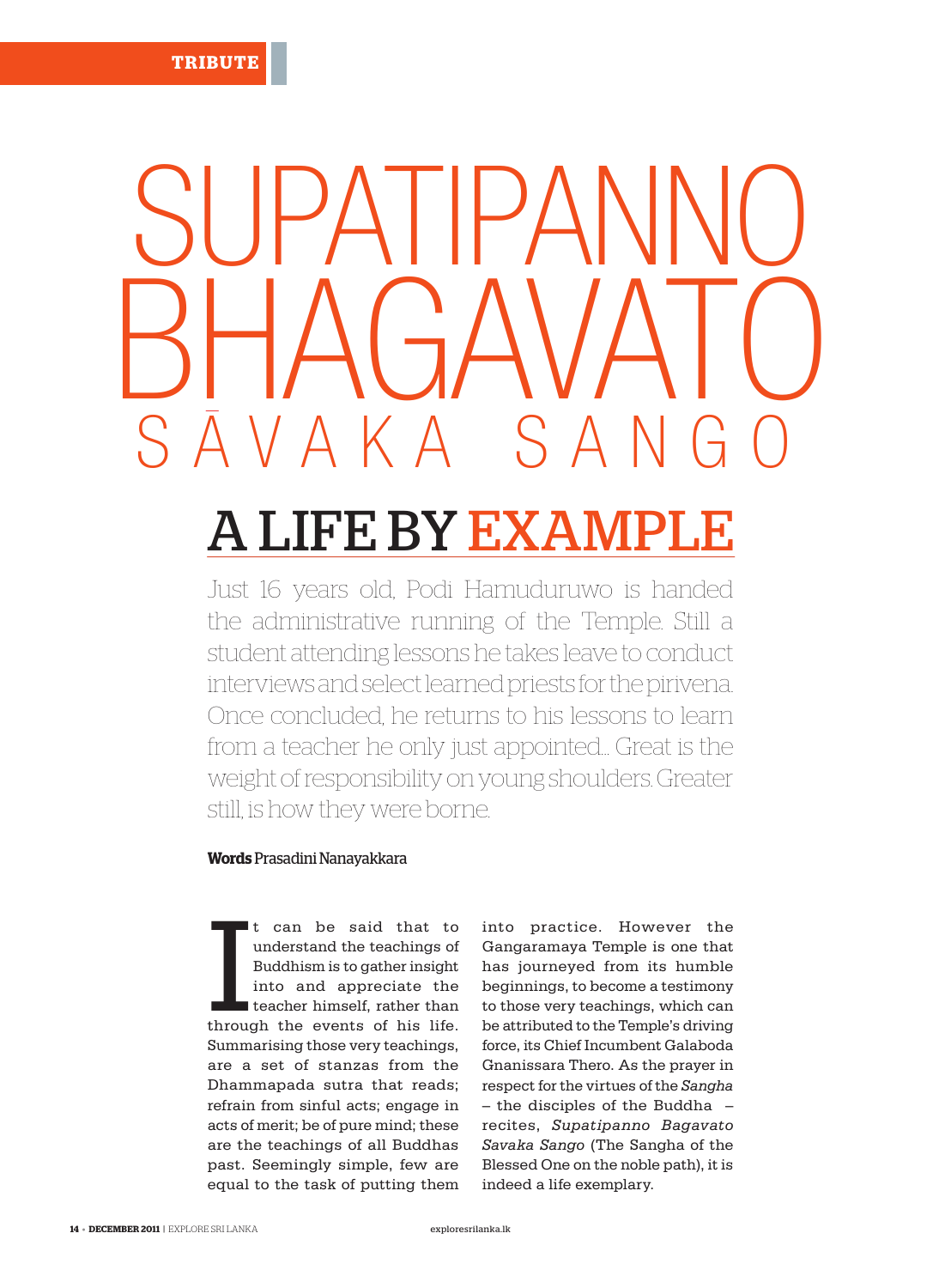**Daily mail: Podi Hamuduruwo reads one of many letters sent to the temple citing grievances of a varied nature**

exploresrilanka.lk EXPLORE SRI LANKA | **DECEMBER 2011 • 15**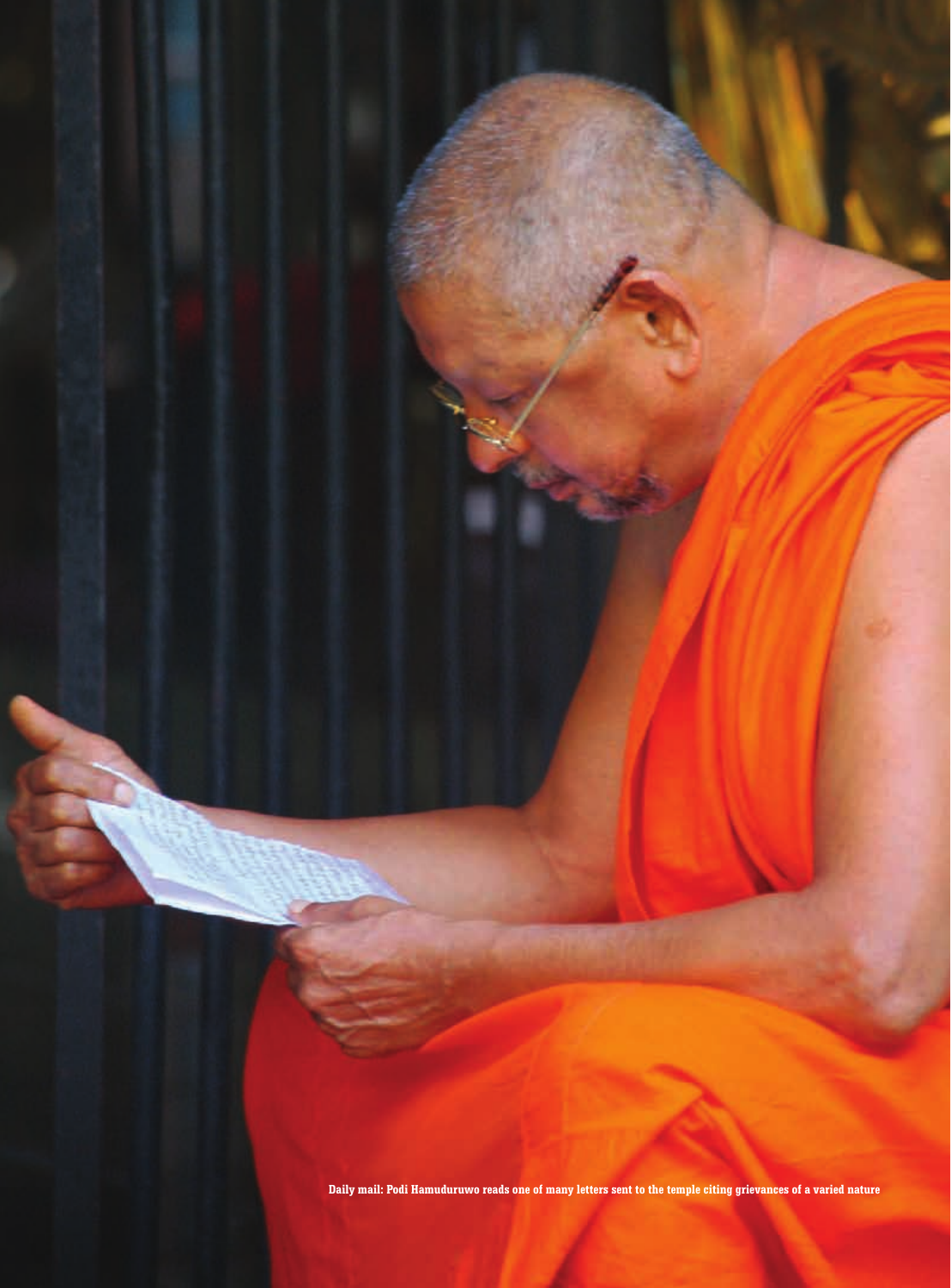The life of Podi Hamuduruwo, as he is popularly known, is best viewed through his meritorious work not only as a Buddhist priest, but also a leader who has lent his steadfast support – be it for uplifting communities or for the triumph of right over wrong. From remedial words of advice to building entire livelihoods, decades of innumerable deeds display the sheer strength and foresight of an infallible character. Hailing from an age of revival during colonial rule, led by luminaries that included Ven Hikkaduwe Sri Sumangala Thero, Podi Hamuduruwo inherited a firm foundation to soon become synonymous with an iconic temple.

place is regarded so auspicious, Chief Incumbent Ven Devundara Vacissara Thero establishes a pirivena – a learning centre of young priests named Sri Gnanissara Pirivena. It is here that the newly ordained 'Podi Hamuduruwo' would begin his education as a Buddhist monk.

As fate would have it, Ven Vacissara Thero suffers from an affliction that would render him blind. Aged just 16, Podi Hamuduruwo shoulders the administrative matters and responsibilities of the temple. The monks of the Gangaramaya Temple to this day speak with much appreciation and admiration of this

the Gangaramaya Temple one of the earliest and amusing anecdotes fondly reminisced by many is during British colonial rule. The Governor of the region forbade the playing of hewisi, the traditional drums at the Temple, at a whim of his displeasure. The Chief Incumbent of the time, Ven Jinarathana Thero, not reacting immediately, bided his time for an opportune moment. When the queen's birthday arrived and as it was customary for all colonial countries to celebrate, the Ven Thero amassed 150 artisans from all over the island to play hewisi throughout the day. The Governor upon learning that the reverberating drums were in

The recollections of courageous and philanthropic interventions of Podi Hamuduruwo write like pages in a book. They display not only timely but also pragmatic responses to the grievances that ailed society.

The humble beginnings of the Temple can be traced back to the founder of the prestigious Vidyodaya Pirivena, Ven Hikkaduwe Sri Sumangala Thero, who planted the Bodhi tree seen today, a branch of the sacred Sri Maha Bodhi of Anuradhapura. His disciple and predecessor, Ven Devundara Jinarathana Thero, elevated a humble temple comprising simply of a meditation centre and Bodhi tree to much renown. It was a time when Beira Lake submerged much of the paved roads and lands seen today and the Temple was accessed by boat. In 1954, a young boy from Galaboda, Matara is ordained at the age of ten. The day that this occasion takes feat. What would seem a herculean task to any 16 year old, Podi Hamuduruwo with an innate sense of maturity and leadership, unfalteringly fulfilled the duties expected of a Chief Incumbent. Decades past, it is this strength of character that has prevailed and by which the Temple has flourished to an unprecedented renown.

The recollections of courageous and philanthropic interventions of Podi Hamuduruwo write like pages in a book. They display not only timely, but also pragmatic responses to the grievances that ailed society. It can be said that these qualities are inherent from a generation of such venerable leaders. In the history of

celebration of the queen's birthday, had little choice but to concede and in effect vacated from his residence in the vicinity.

Podi Hamuduruwo has continued this legacy with another more transformative event during the youth unrest rampant, in the early 1970s. Understanding that the impressionable youth simply required a productive distraction to direct their energies, Podi Hamuduruwo established the Sri Jinaratana Vocational Training Centre, which ensured employment and livelihood to as many as 4000 youngsters during this period. The centre remains to this day, where many youngsters continue to salvage a future for themselves. Podi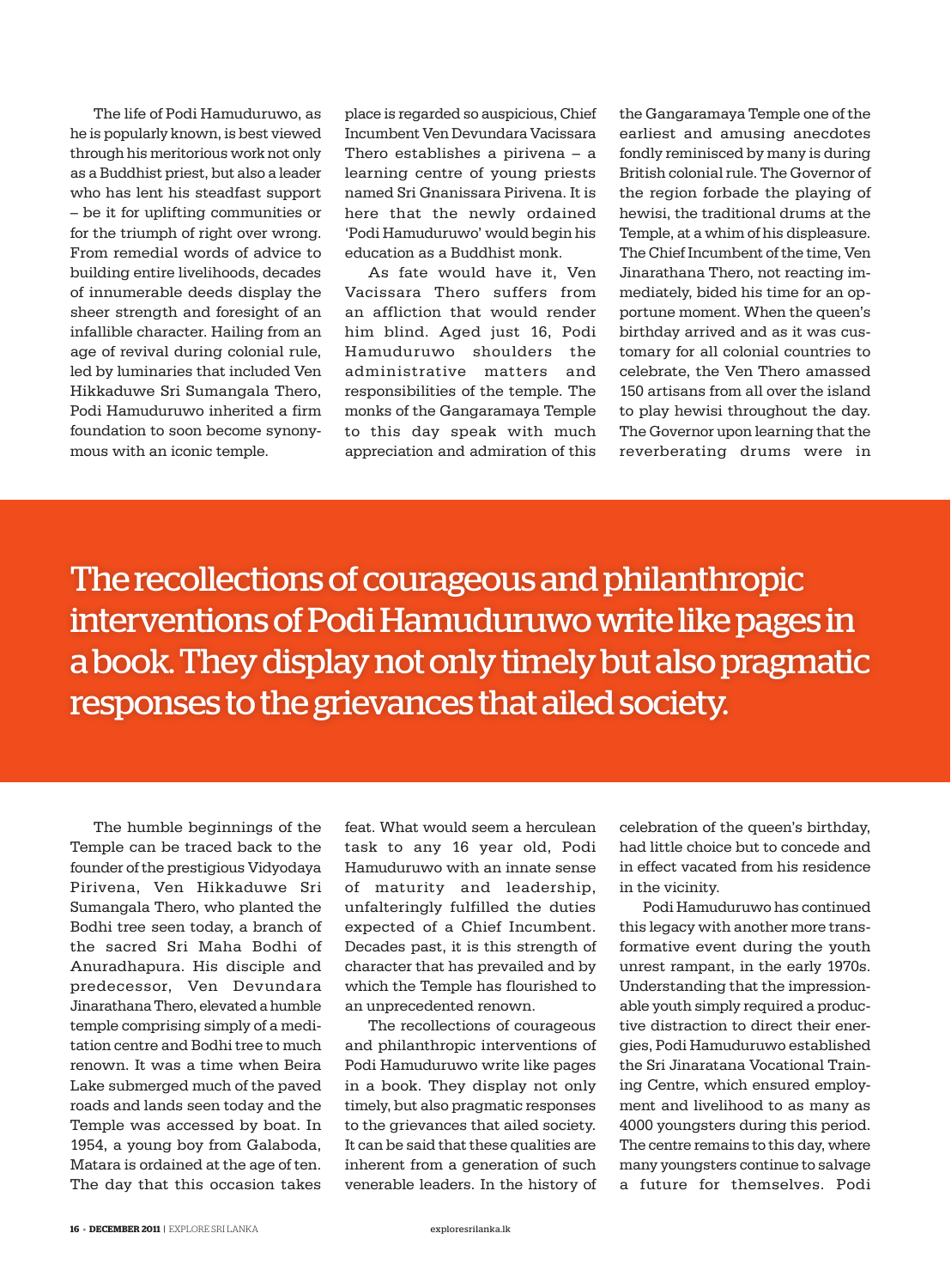Hamuduruwo was also instrumental for the tax relief on educational books that students required; thus enabling a long lasting impact for the future of academia to flourish.

The Gangaramaya Temple itself is an exuberant display of culture, history and spirituality. A burgeoning museum of ancient and valuable artifacts is as a result of Podi Hamuduruwo's intent to protect and preserve a country's heritage. Items gifted by devotees overseas, too find their way here to form an eclectic mix of valuables. In recent times the Gangaramaya Temple acquired a Temple Art Photo Gallery that displays a comprehensive collection of temple art of Sri Lanka – another effort of the Temple's devotees bearing fruit. Devotees such as Taslim Moosajee are quick to declare that the Temple is unlike any other – one that is patronized by a diversity of devotees not seen elsewhere, characterised by its Chief Incumbent's neutrality, devoid of discrimination and acceptance of all communities. Keeping with a certain unconventional streak, the Temple too welcomes the hosting of weddings within its premises, where newly weds begin their life together with the blessings of the Temple. Along with the Temple, Podi Hamuduruwo ensured that the surroundings too were elevated and Hunipitiya of the past is a far cry from what it is today. The famous Navam Perahera, the religious and cultural pageant held annually is another of Podi Hamuduruwo's tireless initiatives. An invaluable means of preserving culture and heritage, it further ensures the livelihood for thousands of traditional artisans. It is one that can be spoken of in volumes in its benefit to society and the country.

It can be said the secret to receiving is giving and as much as the Gang aramaya Temple imparts to society, the Temple in return receives, and generously by its in-